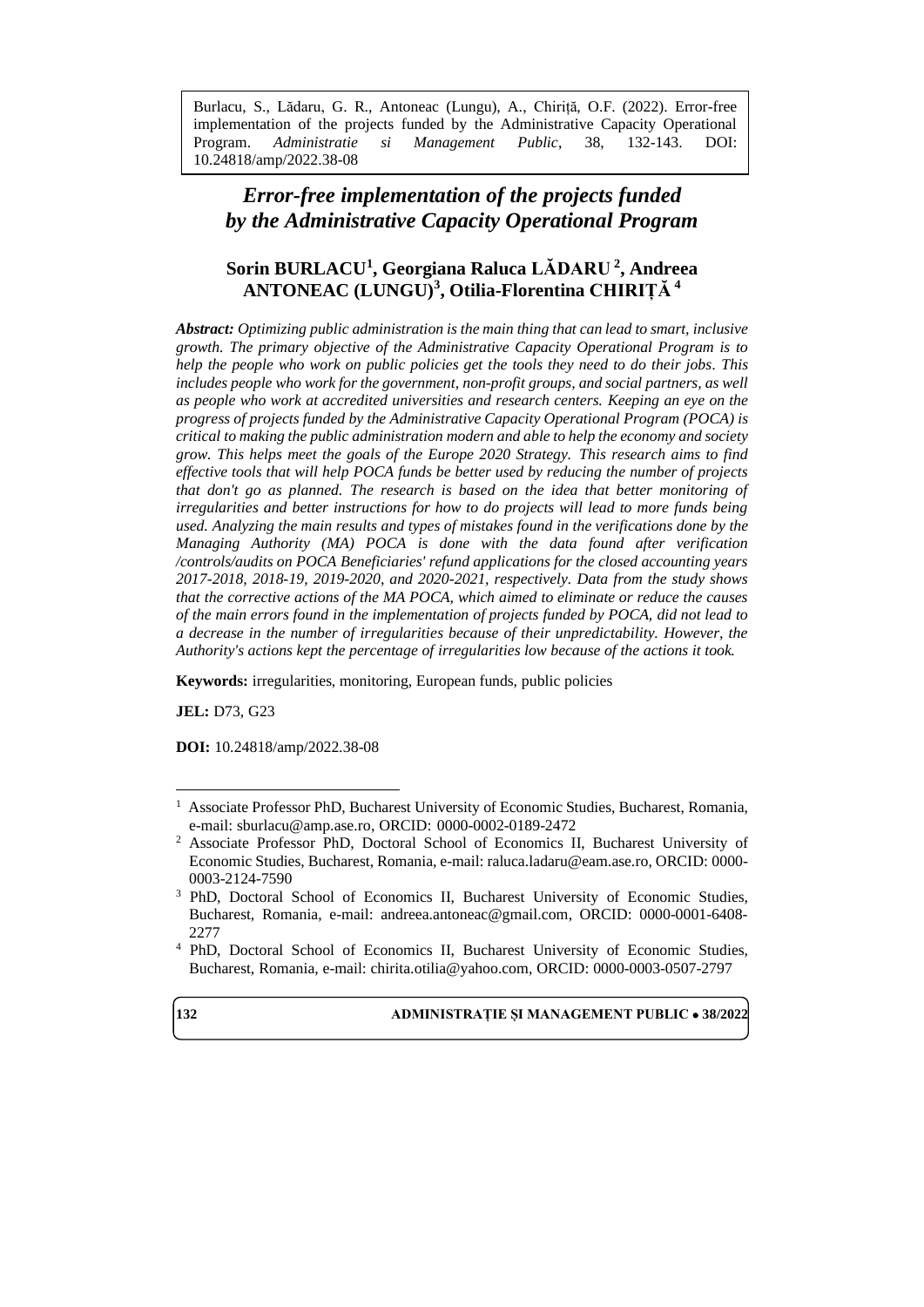### **Introduction**

Romania has tried to make sure that the law and the institutions are in place to make sure that a strong decision-making process can be used. There are still a lot of things that need to be improved, such as the ability of public administration to write and fundamentally change public policy documents and draft regulations, the ability to coordinate with other institutions and the unclear monitoring and evaluation of policies that have been implemented, and ad-hoc decisions. This means that the number of policy proposals the ministry comes up with is down a lot in recent years, which makes it less effective at making decisions and also leaves a big hole in legislation. Since that's what POCA is all about, the goal is to improve administrative management and strengthen institutions so that they can meet the country's most important development needs. To make sure that the financing of projects in this field goes smoothly and quickly, a monitoring system has been set up and the actions taken by the POCA beneficiaries have been managed. However, it isn't always possible to find problems with a project before it's too late (Džupka & Horváth, 2021)

Errors in projects funded by the Operational Program Administrative Capacity (POCA) were mostly found through administrative checks by the Managing Authority, 100% checks on expenses claimed by beneficiaries in reimbursement/payment requests, and checks on public procurement procedures. Before expenses are reimbursed to beneficiaries or partners and before they are reported to the European Commission, administrative checks are done. They are done in two separate stages:

There are checklists for each request for reimbursement, based on the type of procedure and the type of beneficiary or contracting authority at the time the procedure was started. These checklists are used to make sure that the administrative verification of procurement procedures (public and private) is done on each request. Administrative procurement checks look at everything that goes into the process of getting a contract, from how the work is going to be done to whether there are new documents. Also, to make sure that there aren't any conflicts of interest in the procurement process, documents from the successful bidders about their conflicts of interest are checked against a checklist that was agreed on at the national level.

The technical-financial verification of the beneficiaries' reimbursement requests is done, based on specific checklists, to make sure that the projects they want to do are eligible and that they meet the goals they set out. Based on on-the-spot checks, if necessary.

During these checks, irregularities can be found when expenses are reimbursed to beneficiaries or partners. In these cases, suspicions of irregularities are drawn up and sent to the right control or investigation structures for verification, according to GEO 66/2011. In addition to administrative checks, errors were also identified as a result of: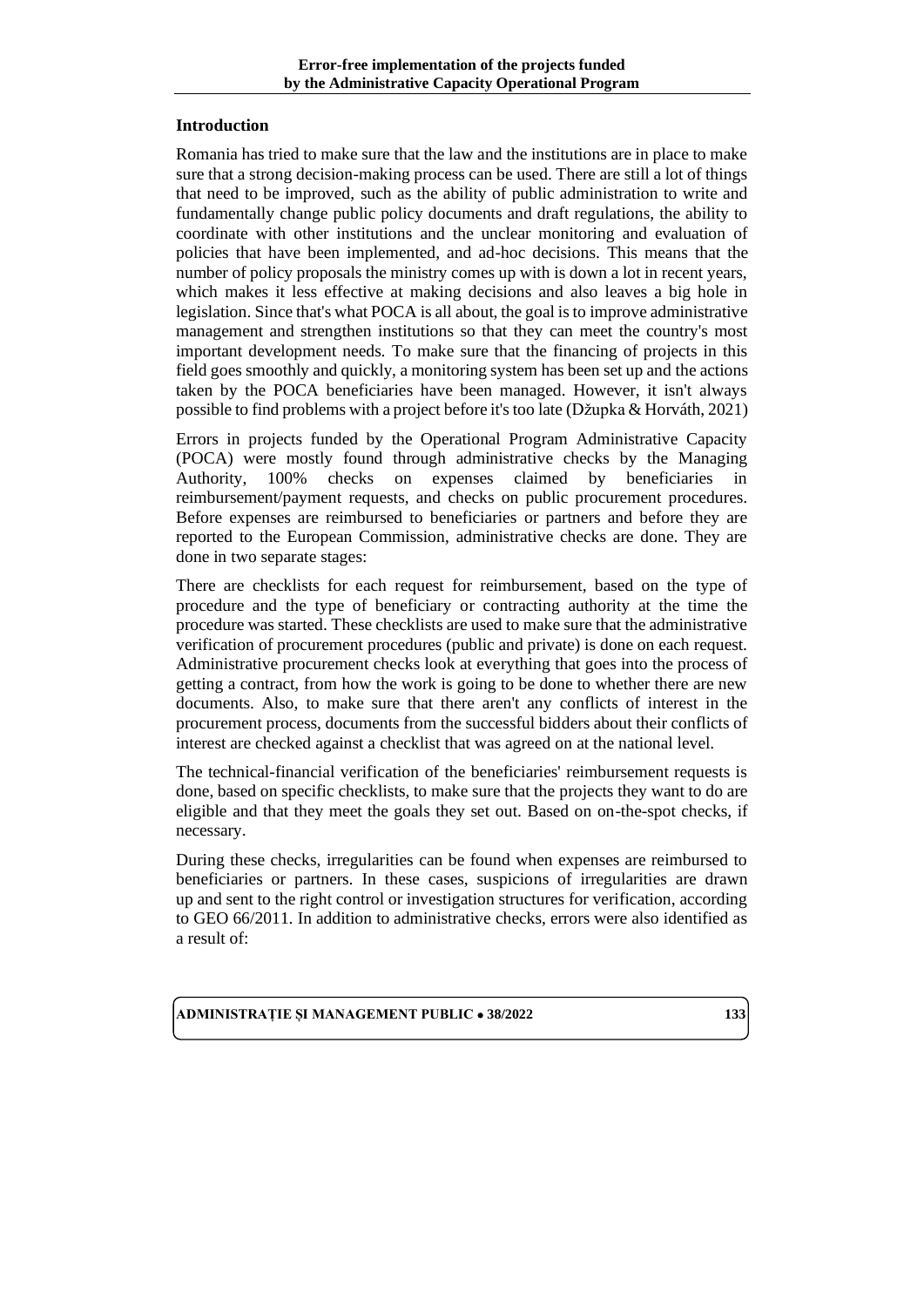- on-the-spot checks covering expenditure included in payment applications sent to the European Commission during the accounting year. On-the-spot (planned) audits are carried out to ensure that the supply of funded products and services is verified and that all expenditure declared by the beneficiaries has been paid and that it is by applicable law, the operational program, and the conditions for the award. of contributions for the operations financed. On-the-spot checks are planned following the analysis of projects for which reimbursement requests have been submitted, taking into account the completion date of projects, the share of amounts requested for reimbursement about the total eligible value of projects, and the geographical location of projects.
- audit assignments, performed by the Audit Authority:
- operations missions the general objectives of which are to obtain reasonable assurance about the correctness, legality, and regularity of expenditure declared to the European Commission for POCA in an accounting year.
- system missions whose general objectives are to obtain a reasonable assurance that the management and control system set up for the operational program works effectively to prevent errors and irregularities and that, if they occur, the system is effective in detecting and correcting them.
- the tasks of the Certification and Payment Authority for the examination of the verifications performed by the MA POCA on the declared expenses.
- the whistle-blowing system, is a system by which authority is informed of a potential irregularity through a notification, signed or anonymous, of potential irregularities in the conduct of funding ("sounding the alarm").

An important part of getting an effective control mechanism is getting a single approach from institutions with expertise in the fields you want to keep an eye on.

# **1. Literature review**

In a recent review of the literature, it was discovered that administrative capacity has been used as a fundamental idea on an irregular basis yet consistently over time. Even though definitions vary according to the circumstances under supervision, they all share a common core in that they characterize capacity as an intrinsic capacity of public administration systems (Addison, 2009). Administrative capacity is required for policy success and political prevention (Virglerova et al., 2020). With limited empirical data and an emphasis on wealthy nations, it is difficult to assess how such capability should be assessed and produced, particularly in developing countries. Reviewing administrative capacity frameworks, indices, and reforms, this study makes recommendations for improving administrative capacity theory and practice. All parties should be aware that capacity building is an ongoing activity requiring assessment and measurement of organizational-operational components, including motivation (Androniceanu, A-M, et al., 2022). Arrangements that enable cooperation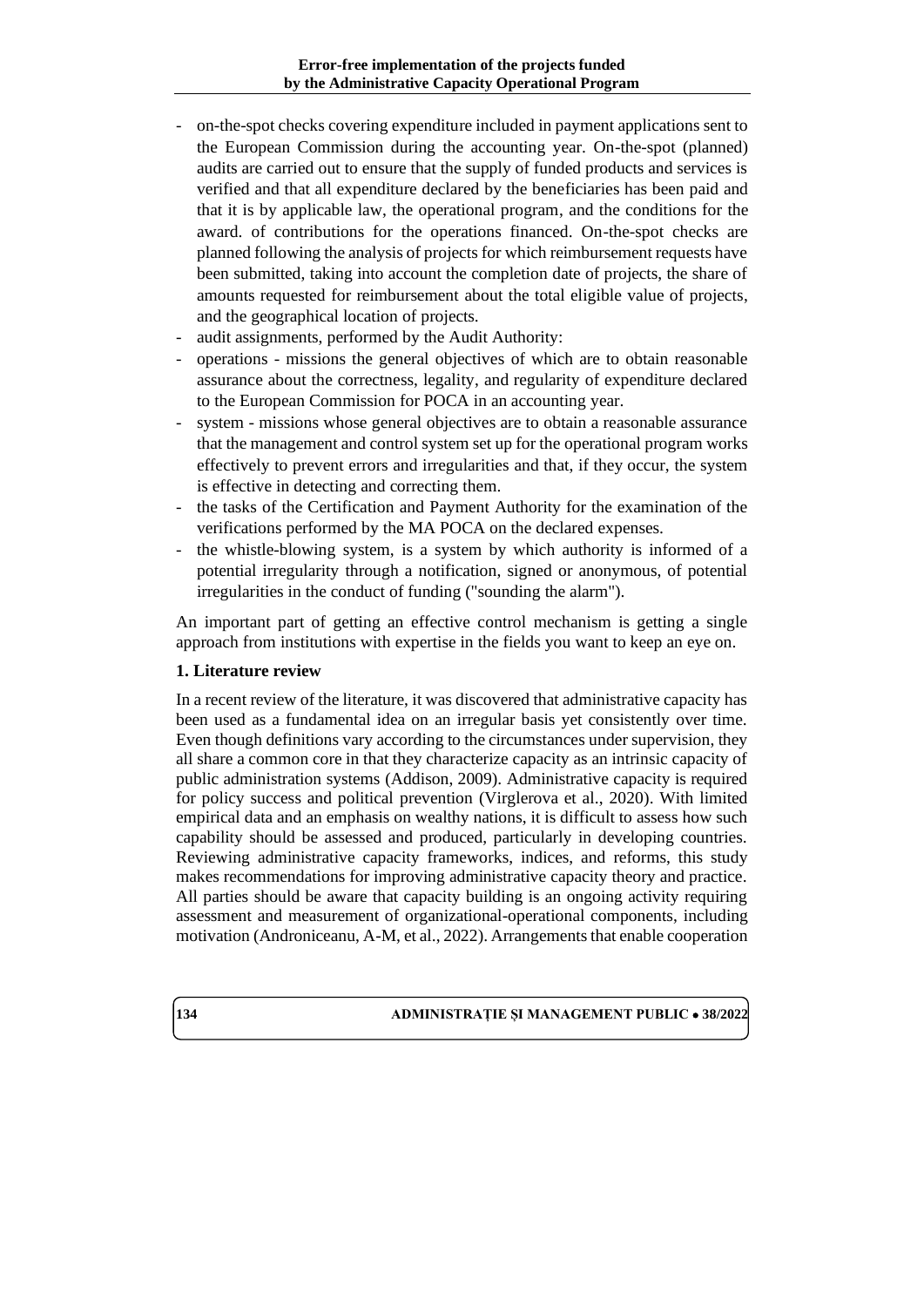and collaboration while retaining sufficient control and oversight are examples of such components (El-Taliawi & Van Der Wal, 2019; Bencsik et al., 2019 ).

Modern administration, incl. customs play an important role in the development of every country (e.g. Shpak et al., 2020). Therefore, the countries in Central and Eastern Europe that want to join the EU could start to become more European if the EU rules them. One should also add that in Romania, as in other European countries, a big role is played by EU funds, and given this fact, effective consulting services represent a key factor in maximizing the chances to identify and absorb them for various entities which are eligible for financing, both public and private (Darie et al., 2019). Recent research says that the current enlargement has led to a new way of governing that is marked by asymmetry, conditionality, and digitalization (Androniceanu et al., 2022; Androniceanu & Georgescu, 2022; Androniceanu & Georgescu, 2021). In the last few years, the focus of governance of enlargement has been on building administrative capacity, or "institution building," which is the creation of the institutions needed to adopt and implement the acquis Communautaire. This study looks at horizontal administrative reform and tries to figure out what makes EU efforts to improve institutions work or not. The results of the research show that the lack of common EU rules and regulations and different internal preferences about administrative reform lead to different levels of success in building administrative institutions (Dimitrova, 2002).

Analysis of the public sector isn't always simple, but it is necessary ( Halaskova et al., 2021; Mazzanti et al. 2020; Pegulescu & Androniceanu, 2019; Toleikiene & Jukneviciene, 2019) ). It enables the transparency ensuring in societal relations, social justice assessment and maintenance (Mishchuk et al., 2019), finance security increase due to the positive changes in public finance management (Shkolnyk et al., 2020), high quality of public services for business and local communities (Kostiukevych et al., 2020). In Romania, the legislature creates the public service. It can do this by law or delegate it to local governments. The dissolution of public services is done based on normative acts made by the bodies that made the services, following the symmetry principle in judicial acts. These define the organization, who is responsible for what, and how services are subordinated. The staff includes both government and private employees. They are specialized to meet the needs of each service. Each public institution has its standards for recruiting and discharging managers. Romania has a lot of hierarchical subordination, both locally and nationally. Because higher-level professionals assist the lower-level bodies. Public financial management ensures that money is available to pay for supplies and staff. This can be done at the state or municipal level, depending on the service's needs (Matei & Camelia, 2015).

Since 2007, the Romanian public administration and its administrative capability have improved significantly. Administrative capacity development involves structural and operational reforms that allow governments to better policy formulation and execution. Understanding the types of interventions under the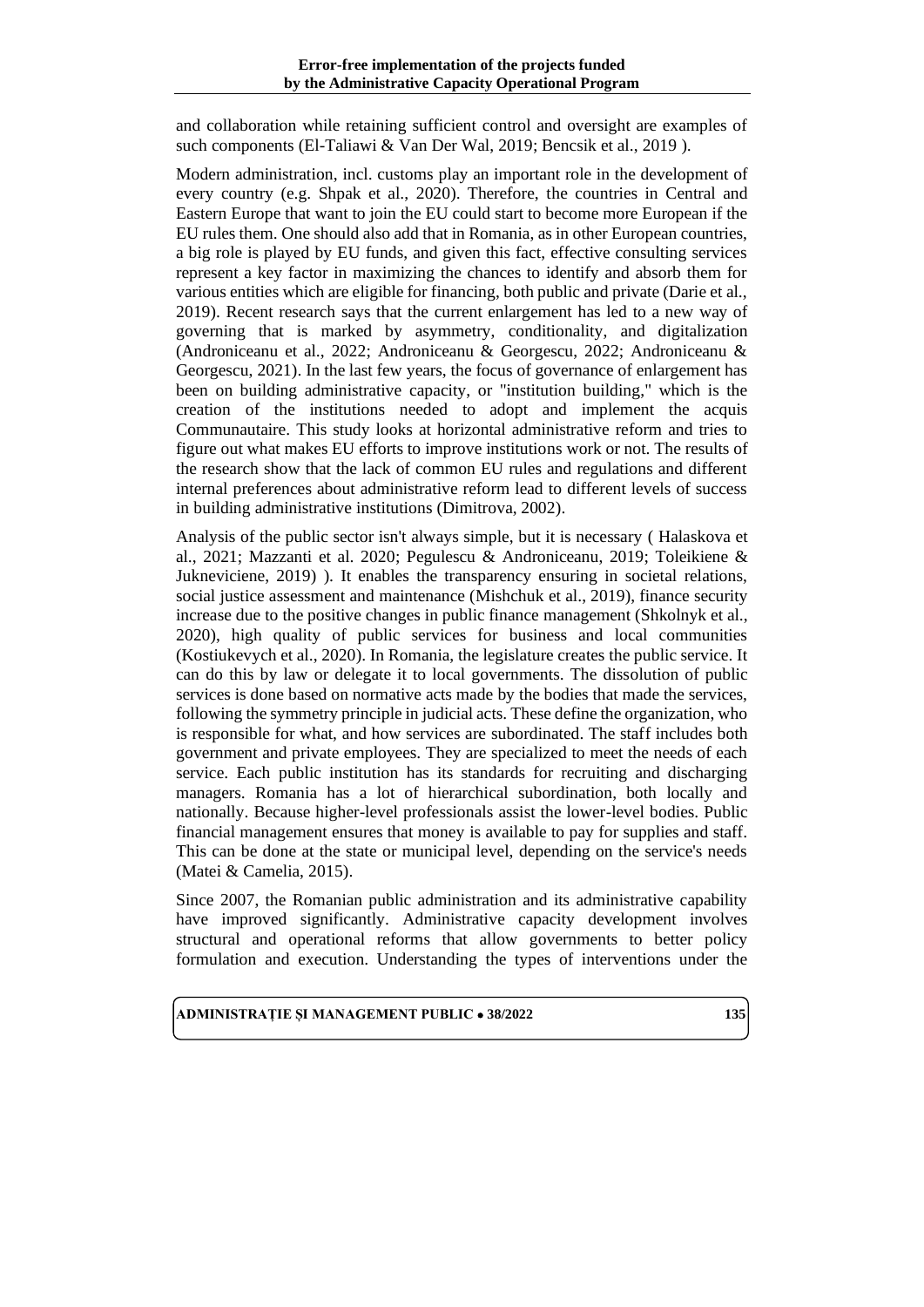Operational Program Administrative Capacity Development 2007-2013, as well as the changing economic, social, and environmental conditions in Romania and Europe, was a difficult task (Dobrotă & Vasilca, 2014). The Regional Operational Program has had the biggest impact on how EU funds have been used in the country. In general, the main results of this program have been to improve urban and social infrastructure, which in turn has led to things like a lower unemployment rate or a more attractive place to live in (Beciu & Lădaru G. R, 2020; Mura et al., 2020; Mura et al., 2021 ).

Modern civilization has new forms of government. It's a mix of fresh concerns and the government's determination to reform. These new governing models are "appropriate" answers. Recent studies examined these new forms of government's administrative capability. They found that the JEP Triangle may give a threedimensional approach to administrative capacity. Modernist, postmodernist, and super modern thought might all be discussed in the triangle (Nelissen, 2002). Administrative capability is required for policy success and political prevention. To further the theory and practice of creating administrative capacity, some research has evaluated administrative capacity frameworks, indices, and reforms with an emphasis on the organizational-operational dimension. So, scientists and practitioners should be aware that capacity building is an ongoing process requiring specialized assessment and measurement of organizational-operational components (Gaile et al., 2020). Complementing administrative autonomy and power enhancements are systems that foster cooperation and collaboration while maintaining proper control and oversight (El-Taliawi & Van Der Wal, 2019).

Effective governance requires administrative capacity (Ardielli, 2020). While the outcomes of administrative capacity are clear, no one is certain how to build, assess, or preserve administrative capacity. Developing administrative capacity entails disaggregating it and examining each component separately to determine their impact on the system's collective capability(Jreisat, 2012; Al Maani et al., 2020, Sidak et al., 2021).

# **2. Research methodology**

The study is based on mixed research, both quantitative and qualitative, based on the analysis of data available at the AM POCA level about the identified irregularities. Thus, statistical data on the value of cases of irregularities/quarter/category of irregularities are processed and the actions taken to reduce cases are identified and analyzed. In this regard, the errors/irregularities identified in the projects implemented by POCA were analyzed and classified according to the following types of errors, according to the classification provided by the EGESIF 15-0008-05 Guide: a) regarding public procurement; b) relating to ineligible expenditure, other than that arising from the breach of public procurement rules, of which: expenses related to the audit trail; inconsistency with the missing or incorrect supporting documents/calculation errors; VAT or other ineligible taxes; ineligible partner; other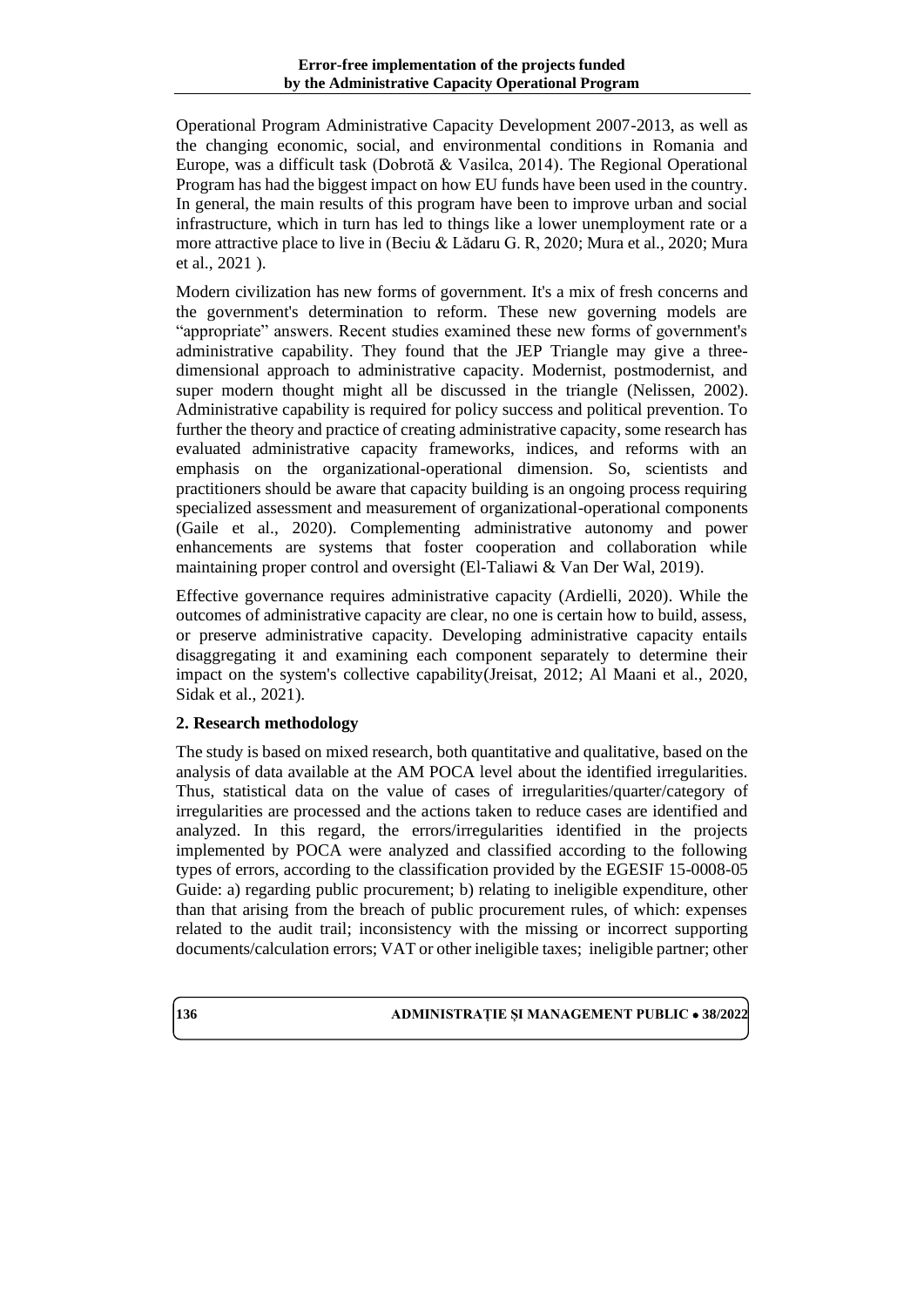ineligible expenses (for example: on the salaries of the management team/experts, related to internal and external travel, expenses outside the budget of the financing contract, or the economic contracts performed). Also, to determine a model of the links that are established between pairs of numerical data we used the Excel tool, the Regression component (from Tools> Data Analysis), on the 2 data series identified for the period III quarter 2016-I quarter 2022, namely (information obtained from MA POCA based on Law no. 544/2001 on free access to information of public interest):

- Data series of the EU payment indicator made by the MA to the beneficiaries of POCA projects.

- The data set of the EU expenditure indicator was found to be ineligible by the MA in the POCA projects.

The data thus obtained were processed to be able to make a comparison/analysis between the 2 indicators and to establish the association between them with the help of simple linear regression. To summarize how the changes in Y (the amount of EU expenditure found to be ineligible by the MA in POCA projects) are associated with the changes in X (the amount of EU payments made by the MA to beneficiaries of POCA projects), the mathematical method used is " the smallest squares "(Legendre, 1806). Applied in our case, the association between X and Y is represented by a line drawn between the points of the scatter plot (point cloud) in Figure 1.

**Figure 1. Diagram of the spread of the 2 indicators, EU payments and EU ineligible expenditure found, related to POCA projects**



*Source*: based on data from AM POCA and the Law No. 544/2001 on free access to information of public interest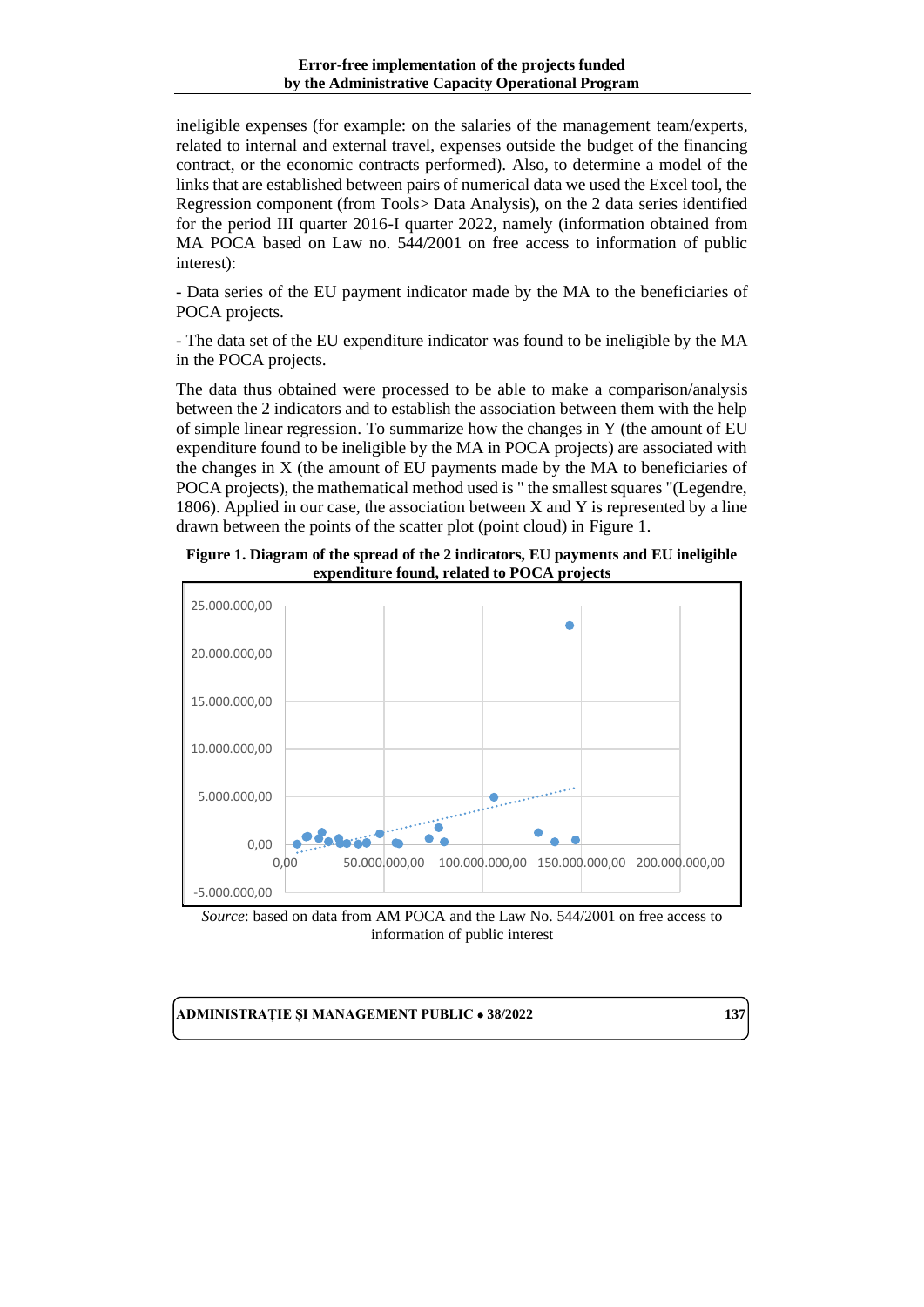The line thus estimated (trend) is "best" in the sense that it expresses the most central path between points: the line for which the sum of the squares of the distances (vertically) between the points and the line is minimal. The usefulness of the regression line is that it serves as a basis for predicting the values of Y (the amount of EU expenditure found to be ineligible by MA in POCA projects) associated with the values of X (the amount of EU payments made by MA to beneficiaries of the POCA projects). The output of the regression function is represented in Table 1. Given that the confidence interval (0.0061; 0.0905) does not include the value 0, we can say that the relationship between the 2 indicators is statistically valid. We also reach the same conclusion when we analyze the P-value, whose value of 2.70% is less than 5%.

**Table 1. The output of the simple linear regression function of the 2 indicators, EU payments and EU ineligible expenditure found, related to POCA projects**

| <b>SUMMARY OUTPUT</b>        |                 |                       |          |          |                 |              |                 |              |
|------------------------------|-----------------|-----------------------|----------|----------|-----------------|--------------|-----------------|--------------|
|                              |                 |                       |          |          |                 |              |                 |              |
| <b>Regression Statistics</b> |                 |                       |          |          |                 |              |                 |              |
| Multiple R                   | 0,460532399     |                       |          |          |                 |              |                 |              |
| R Square                     | 0,212090091     |                       |          |          |                 |              |                 |              |
| Adjusted R Square            | 0,174570571     |                       |          |          |                 |              |                 |              |
| Standard Error               | 4313858,095     |                       |          |          |                 |              |                 |              |
| Observations                 | 23              |                       |          |          |                 |              |                 |              |
| ANOVA                        |                 |                       |          |          |                 |              |                 |              |
|                              | df              | SS                    | MS       | F        | Significance F  |              |                 |              |
| Regression                   | 1               | 1,05195E+14           | 1,05E+14 | 5,652793 | 0,027005957     |              |                 |              |
| Residual                     | 21              | 3,90797E+14           | 1,86E+13 |          |                 |              |                 |              |
| Total                        | 22              | 4,95992E+14           |          |          |                 |              |                 |              |
|                              |                 |                       |          |          |                 |              |                 |              |
|                              | Coefficients    | <b>Standard Error</b> | t Stat   | P-value  | Lower 95%       | Upper 95%    | Lower 95,0%     | Upper 95,0%  |
| Intercept                    | $-1.125.066,59$ | 1.491.419,29          | $-0,75$  | 0,46     | $-4.226.642,80$ | 1.976.509,63 | $-4.226.642,80$ | 1.976.509,63 |
| X Variable 1                 | 0,0483          | 0,0203                | 2,3776   | 0,0270   | 0,0061          | 0,0905       | 0,0061          | 0,0905       |

*Source*: based on data from EUROSTAT and INS websites.

The equation of the linear regression function is as follows:  $y = mx + b$ , where y is the dependent variable, and x - the independent (controllable) variable. In our case, the simple regression equation can be written  $Y = 0.0483 * X - 1.125,066.59$ , all coefficients being statistically significant, where Y represents the value of EU expenditures found to be ineligible by the MA in the POCA and X projects represents the value of EU payments made by MAs to beneficiaries of POCA projects. Given the value of the correlation coefficient (multiple Rs), namely 0.4605, the 2 coefficients have a relatively close and direct correlation (closer to +1 than -1).

# **3. Research results and discussions**

From the analysis of historical data previously established, it was established that between the value of EU expenditures found ineligible by MA in POCA projects and the value of EU payments made by MA to beneficiaries of POCA projects there is a statistically significant link, between the 2 coefficients there is a relatively close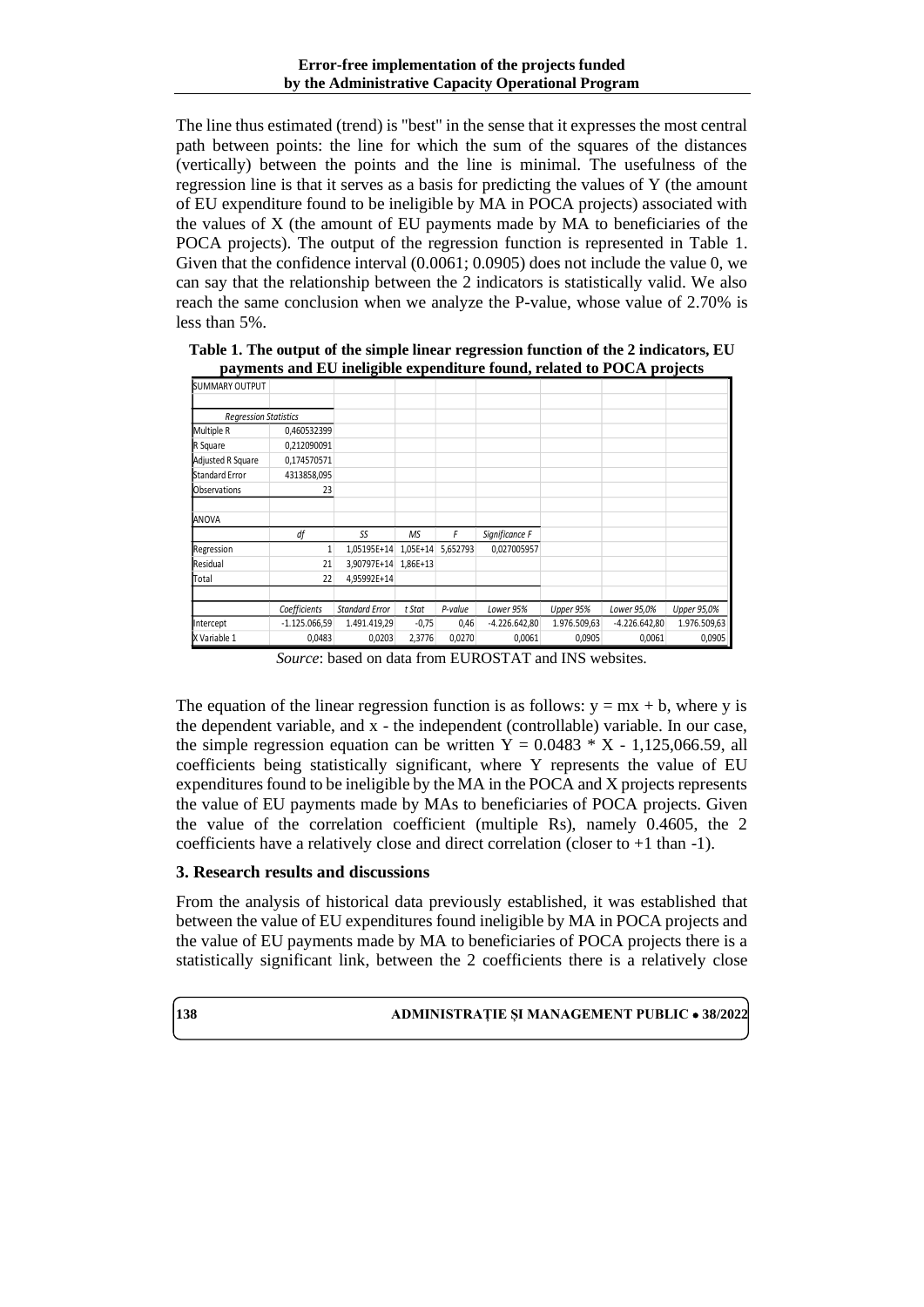correlation. and direct. With the reimbursement of expenses to the beneficiaries and, in this respect, the increase in the absorption of EU funds, the cases of identified irregularities have also multiplied (this has been demonstrated before). The corrective actions of MA POCA, during the years 2017-2021 aimed at eliminating/reducing the causes of the main errors detected in the implementation of projects financed by POCA, namely by:

- creating and constantly updating the POCA Beneficiary's Guide with useful information on funding rules, as well as avoiding the occurrence of irregularities in the implementation of projects
- applicant's guides for clearly and explicitly written project calls
- updating and publishing on the official website of the POCA the list containing examples of irregularities, deviations, and indicators of fraud, including errors identified in the way of planning and conducting procurement procedures
- the permanent connection with the project beneficiaries, both through the project officers and through the various means of communication made available by the MA to them
- contributing to the harmonization of the national legal framework with Community legal provisions and EGESIF guidelines on the use of grants
- updating and publishing on the website www.poca.ro the list containing frequent errors made based on the analysis of the main results and the types of errors detected as a result of the checks performed at the level of MA POCA
- the permanent updating of the official website of POCA regarding the applicable Community and national legislation.

However, there is no downward trend (Figure 2) in cases of irregularities according to the data available at the level of the Managing Authority:





*Source*: based on data from AM POCA and the Law No. 544/2001 on free access to information of public interest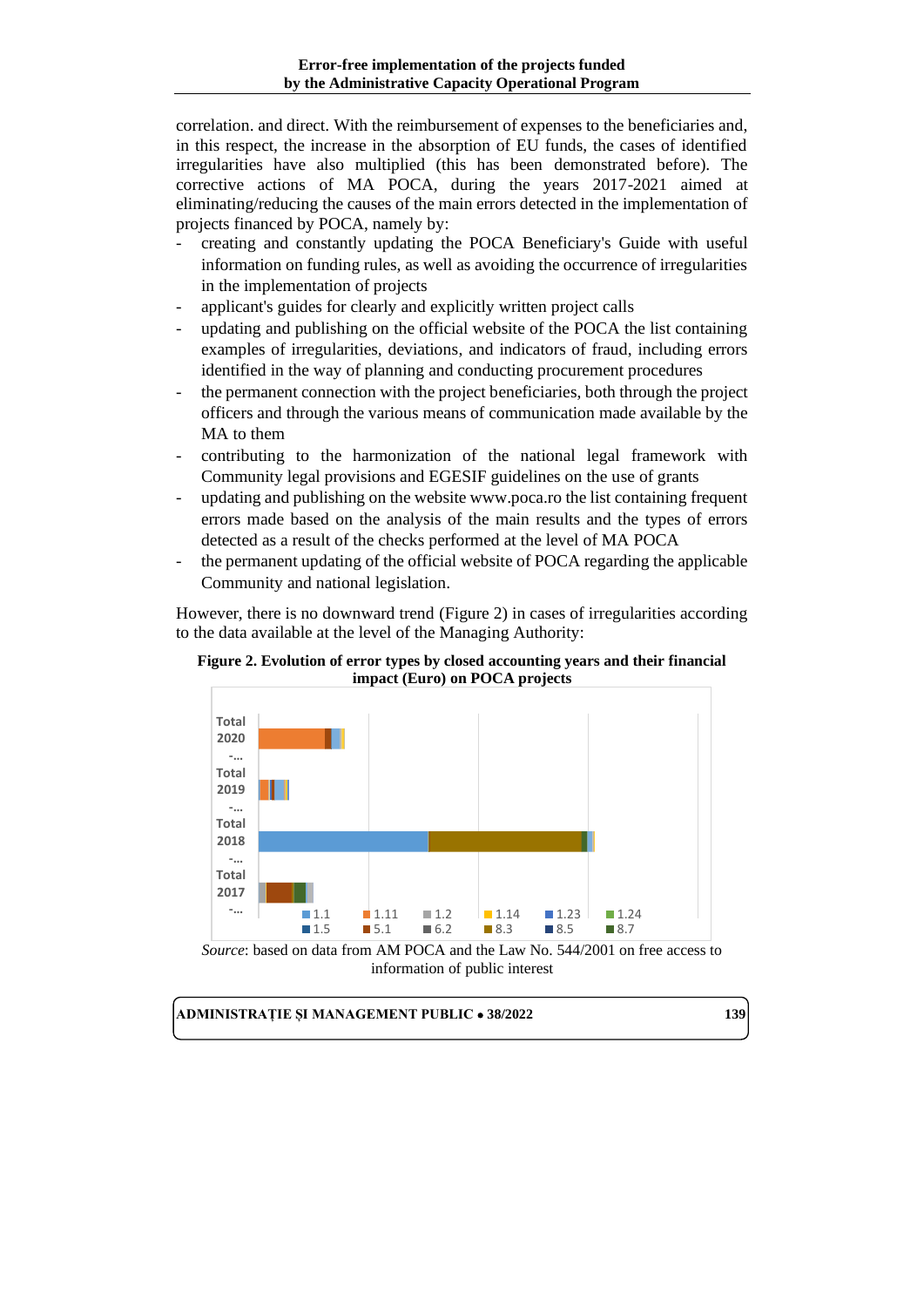According to the information gathered, a significant number of irregularities are discovered following audit missions, which are conducted almost immediately after the Authority has made payments to the recipients of the funds. Even though the financier takes steps to reduce the likelihood of irregularities occurring, there are instances in which the approach to the issue varies depending on the supervisory authority in question. Furthermore, many of the irregularities are unintentional and unpredictable as a result of the varying applications of the procedures and rules that are currently in effect. So, the idea that monitoring irregularities and improving project implementation instructions will lead to more funds being used isn't true, but that doesn't mean the POCA Managing Authority doesn't need to keep working to reduce errors through the actions in the study.

### **4. Conclusions**

There are many ways to cut down on irregularities in the way projects funded by non-reimbursable funds are carried out. These include providing ongoing help to beneficiaries, improving working procedures both at the level of the Managing Authority, and avoiding winding down procedures. Also, important ways to cut down on irregularities are to keep an eye on the progress of projects and risks, as well as to come up with a unified way to verify and control.

How to reduce irregularities: The managing authority should always help projects be done easily and correctly, but this can't eliminate the risk of irregularities because of its ex-post responsibilities. To make sure that existing laws are properly enforced, the person who benefits from them has to do their job. So, the study shows that there isn't a single or universally valid way to cut down on irregularities in project implementation. Instead, the level of training and experience of project management teams plays a big part in this. and the ability to understand and follow the law.

#### **References**

- Addison, H. J. (2009). *Is Administrative Capacity a Useful Concept ? Review of the Application , Meaning and Observation of Administrative Capacity in Political Science Literature Applications of the Concept of Capacity*. 1–21.
- Al Maani, A.I., Ahmad Al Adwan, A., Areiqat, A.Y., Zamil, A.M.A., & Salameh, A.A. 2020. Level of administrative empowerment at private institution and its impact on institutional performance: a case study. *Entrepreneurship and Sustainability Issues*, 8(2), 500-511.
- Androniceanu, A., Georgescu, I. (2022). E-participation in Europe: a comparative perspective. *Public Administration Issues*, 5, Special Issue I, 7-29. Doi: 10.17323/1999-5431-2022-0-5-7-29.
- Androniceanu, A., Georgescu, I., & Kinnunen, J. (2022). Public administration digitalization and corruption in the EU member states. A comparative and correlative research analysis. *Transylvanian Review of Administrative Sciences*, No. 65 E, February, pp. 5-22.
- Androniceanu, A-M., Georgescu, I. & Kinnunen, J., (2022). A new entrepreneurial motivations profile for starting new business by using a panel data analysis. *Management Research and Practice*, 14(1), 5-16.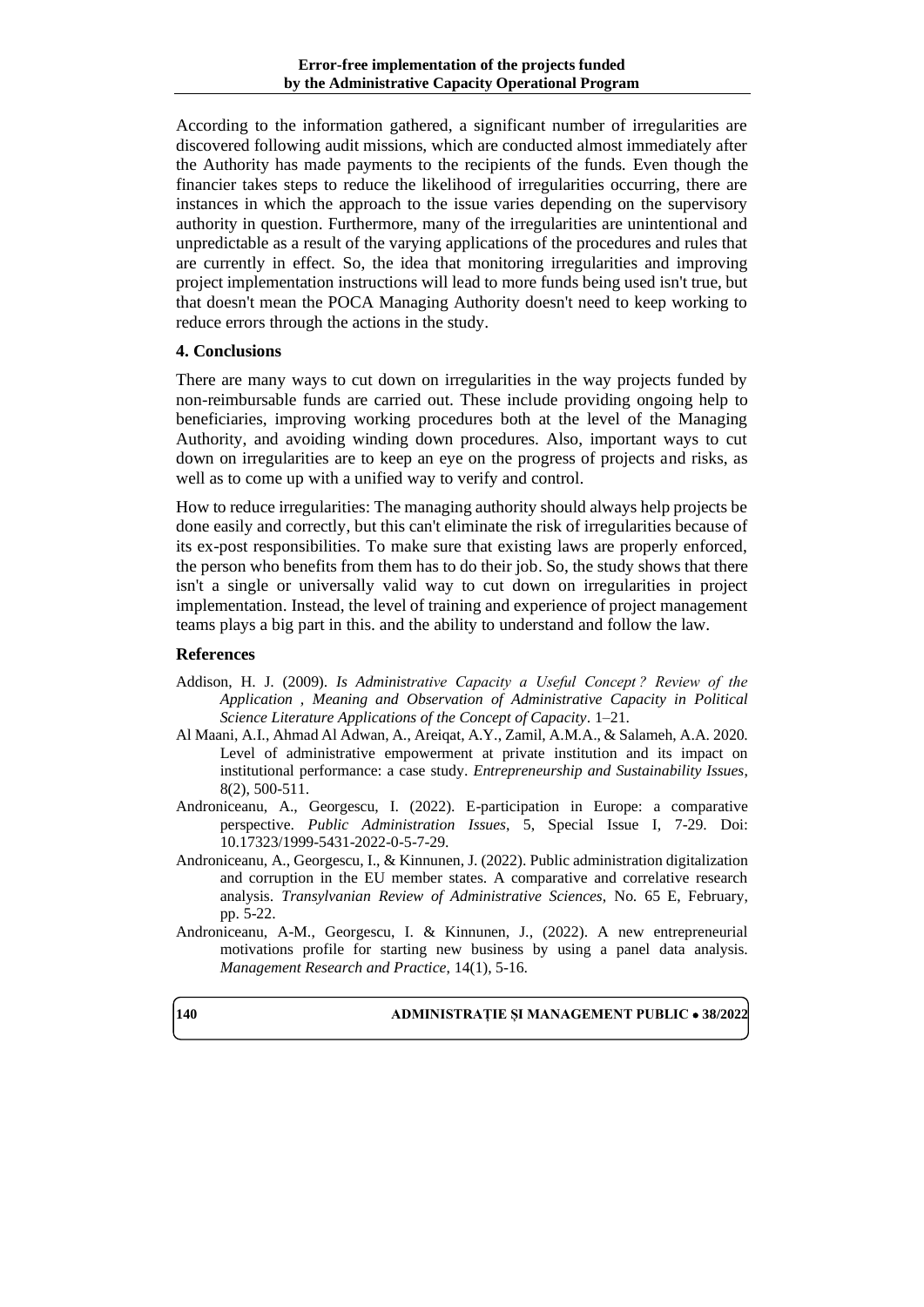- Androniceanu, A., Georgescu, I. (2021). E-Government in European countries, a comparative approach using the Principal Components Analysis. *NISPAcee Journal of Public Administration and Policy*, 14(2), 65-86. [https://doi.org/10.2478/nispa-](https://doi.org/10.2478/nispa-2021-0015)[2021-0015](https://doi.org/10.2478/nispa-2021-0015)
- Ardielli, E. (2020). Evaluation of eParticipation Service´s Availability on Czech Municipal Websites. *International Journal of Entrepreneurial Knowledge*, 8(1), 19-33. https://doi.org/10.37335/ijek.v8i2.99
- Beciu, S., & Lădaru G. R. (2020). Study on economic impact of operational programs in Romania : analyse related with the degree of absorption of. *Journal of Applied Management and Investments*, 209-213.
- Bencsik, A., Juhasz, T., Mura, L., & Csanadi, A. (2019). Impact of Informal Knowledge Sharing for Organizational Operation. *Entrepreneurial Business and Economics Review*, 7(3), 25-42. https://doi.org/10.15678/EBER.2019.070302
- Darie, M., Mocanu, O., Gasparotti, C., & Schin, G.C. (2019). Assessment of the performance of management consulting services – a correlational survey. *Forum Scientiae Oeconomia, 7(*3), 31-47. [https://doi.org/10.23762/FSO\\_VOL7\\_NO3\\_3](https://doi.org/10.23762/FSO_VOL7_NO3_3)
- Dimitrova, A. (2002). Enlargement, Institution-Building and the EU's Administrative Capacity Requirement. *West European Politics*, *25*(4), 171-190. https://doi.org/ 10.1080/713601647
- Dobrotă, C. E., & Vasilca, C. (2014). *Effective Management Tools in Implementing Operational Programme Administrative Capacity Development*.
- Džupka, P., Horváth, M. (2021). Urban smart-mobility projects evaluation: a literature review. *Theoretical and Empirical Researches in Urban Management*, 16(4), November, 55-76.
- El-Taliawi, O. G., & Van Der Wal, Z. (2019). Developing administrative capacity: an agenda for research and practice. *Policy Design and Practice*, *2*(3), 243-257. https://doi.org/10.1080/25741292.2019.1595916
- Gaile, Dž., Tumalavičius, V., Skrastiņa, U., & Načiščionis, J. 2020. Modern economics in the context of security: efficient use of funds and reduction of risks as one of the aims of public procurement. *Entrepreneurship and Sustainability Issues*, 8(1), 49-59.
- Halaskova, M, Halaskova, R., Gavurova, B., Kubak, M. (2021). Fiscal Decentralisation of Services: The Case of the Local Public Sector in European Countries. *Journal of Tourism and Services*, 23(12), 26-43. https://doi.org/10.29036/jots.v12i23.234
- Jreisat, J. E. (2012). Rethinking Administrative Capacity Development: The Arab States. *Public Organization Review*, *12*(2), 139–155. https://doi.org/10.1007/s11115-011- 0164-5
- Matei, A., & Camelia, G. (2015). Public Service in Romania and its Role in the Development of the Administrative Capacity. *Procedia Economics and Finance*, *23*(October 2014), 982–985. https://doi.org/10.1016/s2212-5671(15)00440-2
- Mazzanti, M., Mazzarano, M., Pronti, A., Quatrosi, M. (2020). Fiscal policies, public investments and wellbeing: mapping the evolution of the EU. *Insights into Regional Development*, 2(4), 725-749.
- Nelissen, N. (2002). The Administrative Capacity of New Types of Governance. *Public Organization Review*, *2*, 5-22.
- Pegulescu, A.-M., & Androniceanu, A. (2019). From Theory To Practice: Is It Possible To Foster Public Sector Innovation In Romania? *Proceedings of Administration and Public Management International Conference*, *15*(1), 28-34.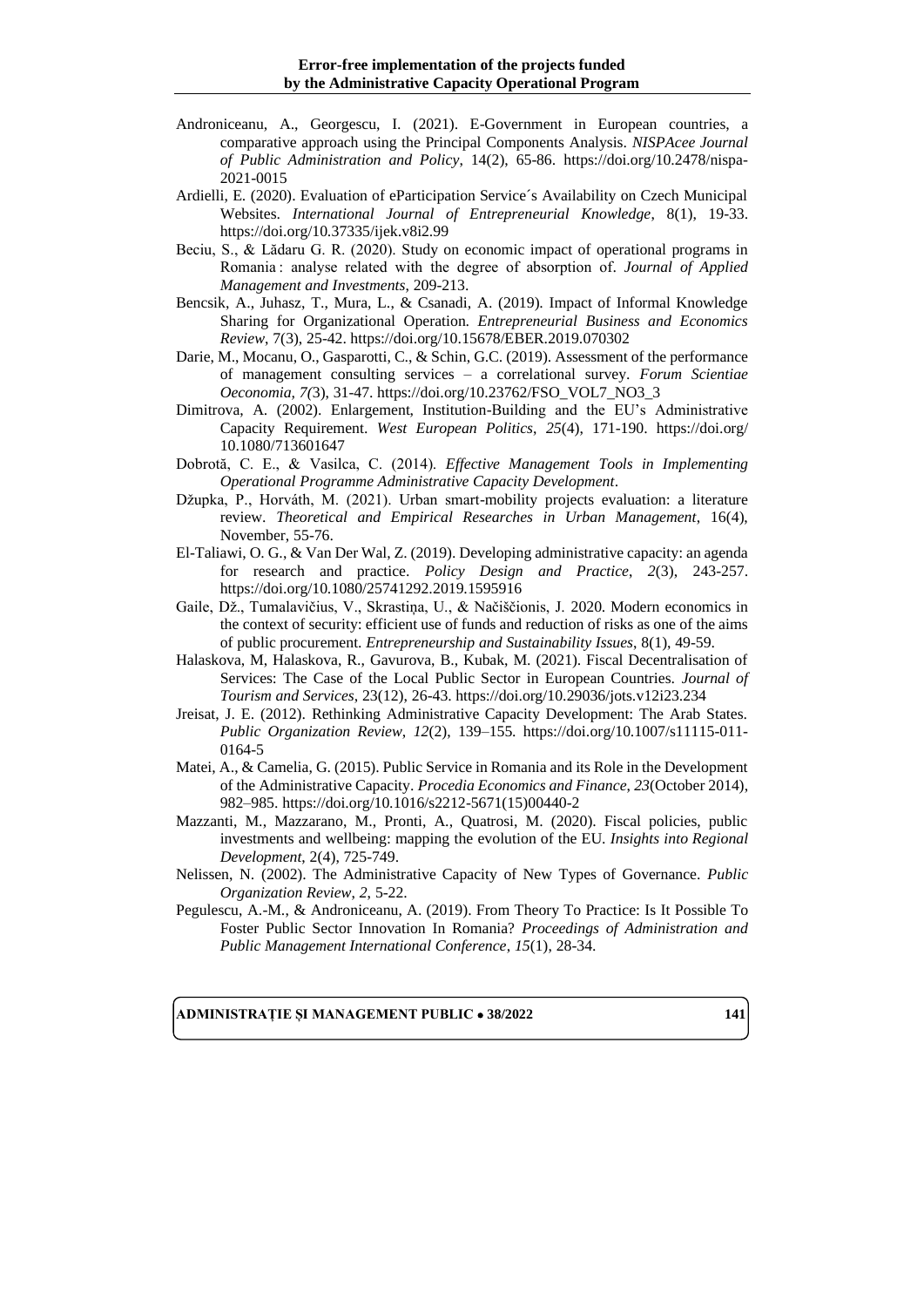- Addison, H. J. (2009). *Is Administrative Capacity a Useful Concept ? Review of the Application , Meaning and Observation of Administrative Capacity in Political Science Literature Applications of the Concept of Capacity*. 1-21.
- Ardielli, E. (2020). Evaluation of eParticipation Service´s Availability on Czech Municipal Websites. *International Journal of Entrepreneurial Knowledge*, 8(1), 19-33. https://doi.org/10.37335/ijek.v8i2.99
- Beciu, S., & Lădaru G. R. (2020). Study on economic impact of operational programs in Romania : analyse related with the degree of absorption of. *Journal of Applied Management and Investments*, 209–213.
- Dimitrova, A. (2002). Enlargement, Institution-Building and the EU's Administrative Capacity Requirement. *West European Politics*, *25*(4), 171-190. https://doi.org/ 10.1080/713601647
- Dobrotă, C. E., & Vasilca, C. (2014). *Effective Management Tools in Implementing Operational Programme Administrative Capacity Development*.
- El-Taliawi, O. G., & Van Der Wal, Z. (2019). Developing administrative capacity: an agenda for research and practice. *Policy Design and Practice*, *2*(3), 243-257. https://doi.org/10.1080/25741292.2019.1595916
- Halaskova, M, Halaskova, R., Gavurova, B., Kubak, M. (2021). Fiscal Decentralisation of Services: The Case of the Local Public Sector in European Countries. *Journal of Tourism and Services*, 23(12), 26-43. https://doi.org/10.29036/jots.v12i23.234
- Jreisat, J. E. (2012). Rethinking Administrative Capacity Development: The Arab States. *Public Organization Review*, *12*(2), 139–155. https://doi.org/10.1007/s11115-011- 0164-5
- Kostiukevych, R., Melnyk, L., Krulický, T., Kostiukevych, A., & Melnyk, L. (2020). A value-oriented approach to portfolio management of regional development projects and their financial support. *Journal of International Studies, 13*(4), 155-170. doi:10.14254/2071-8330.2020/13-4/11
- Mura, L., Zsigmond, T., Kovács, A., & Baloghová, É. (2020). Unemployment and GDP relationship analysis in the Visegrad four countries. *Online Journal Modelling the New Europe* 34, 118-134. https://doi.org/10.24193/OJMNE.2020.34.06
- Mura, L., Zsigmond, T., & Machová, R. (2021). The effects of emotional intelligence and ethics of SME employees on knowledge sharing in Central-European countries. *Oeconomia Copernicana*, 12(4), 907–934. https://doi.org/10.24136/oc.2021.030
- Matei, A., & Camelia, G. (2015). Public Service in Romania and its Role in the Development of the Administrative Capacity. *Procedia Economics and Finance*, *23*(October 2014), 982–985. https://doi.org/10.1016/s2212-5671(15)00440-2
- Mishchuk, H., Samoliuk, N., & Bilan, Y. (2019). Measuring social justice in the light of effectiveness of public distributive policy. *Administration & Public Management Review*, (32). 63-76. DOI: 10.24818/amp/2019.32-05
- Nelissen, N. (2002). The Administrative Capacity of New Types of Governance. *Public Organization Review*, *2*, 5-22.
- Pegulescu, A.-M., & Androniceanu, A. (2019). From Theory To Practice: Is It Possible To Foster Public Sector Innovation In Romania? *Proceedings of Administration and Public Management International Conference*, *15*(1), 28-34.
- Shkolnyk, I., Kozmenko, O., Nowacki, R., & Mershchii, B. (2020). Dependence of the state of public finances on their transparency and the level of corruption in a country. *Economics and Sociology, 13*(4), 281-296. doi:10.14254/2071- 789X.2020/13-4/18